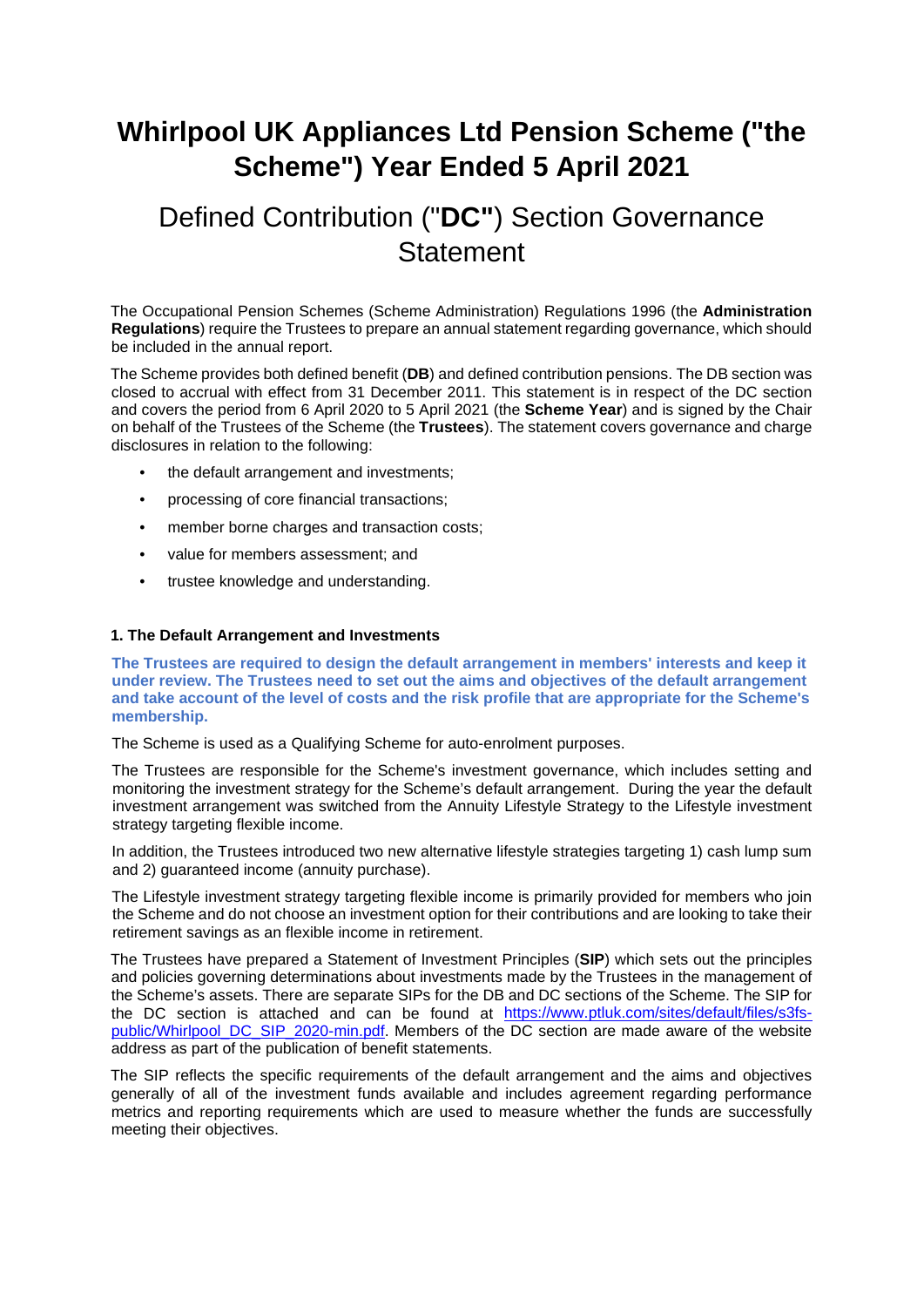## **1.1 Investment Strategy Review**

The Trustees review the DC investment options and performance on a regular basis, at least annually. The Trustees, with assistance from their DC investment advisers, Aon, undertook a review of the Scheme's DC investments, including formally reviewing the Scheme's default strategy which concluded on 21 January 2020. This was the last review of the default strategy, no review was undertaken during the Scheme Year.

Changes identified during the review were implemented during the Scheme Year, with the assets transferred on 15 February 2021.

The review has considered the membership profile, and the way members were expected to draw their benefits at retirement. It was agreed that the previous default strategy should be changed from targeting purchasing an annuity at retirement (the **Annuity Lifestyle Strategy**) to targeting drawdown at retirement (the **Lifestyle investment strategy targeting flexible income**).

It was also agreed that the period by which the investment switches are made should be extended from 10 to 15 years to aim to reduce capital risk in the lead to a member's retirement. Changes were also made to the underlying funds used as part of the growth and pre-retirement phases to aim to increase risk adjusted returns.

The current strategy is now consistent with the aim to provide members with the potential for good levels of growth during the accumulation of their retirement savings through exposure to equities, and then to gradually diversify their investments 15 years before their target retirement date. This is achieved by automatically moving members' funds from return-seeking assets, which aim for long-term growth in excess of inflation, to a more broad-based and lower risk asset mix as a member approaches their target retirement date.

The two new alternative lifestyle strategies which aim to be suitable to members wishing to purchase an annuity or take their fund as a cash lump sum at retirement, utilise the same growth phase design as the default investment arrangement to allow members the decision on which approach they wish to take until five years from retirement without detriment.

The Trustees also made changes to the range of individual "self-select" funds made available to members to add additional choices of multi-asset and pre-retirement funds whilst retaining the range of different asset classes including bonds, equities and cash. Further details of the self-select funds offered prior to February 2021 and the current self-select funds offered from February 2021 are set out in section 3ii.

As part of the changes to the self-select fund range, the SW Aquila 30/70 Currency Hedged Global Equity Index Fund was closed. Funds for members who had selected this fund were transferred to the new default investment arrangement, the Lifestyle investment strategy targeting flexible income on 15 February 2021. Funds for members in the other self-select funds were not moved.

The next formal review is due to take place by 21 January 2023.

## **1ii The investment changes implementation**

The investment changes were implemented on 15 February 2021. The Trustees imposed a blackout period from 10 February 2021 to 18 February 2021 in order to allow Scottish Widows to implement the transition.

Prior to the changes, members were provided with detailed communications regarding the forthcoming changes. Members who were invested in the old default investment arrangement (and SW Aquila 30/70 Currency Hedged Global Equity Index Fund on a self-select basis) were informed that they would be transferring automatically to the new default investment arrangement (the Lifestyle investment strategy targeting flexible income). Members were informed that after the transfer members could then select an alternative lifestyle strategy or self-select fund options.

The asset transition was carried out by Scottish Widows through a sale and purchase of funds. Transaction costs arose as part of the transition of assets. The transaction costs were borne by members. The Trustees believe the improvements in the investment strategy justify the value of any transaction costs incurred by members during the transition.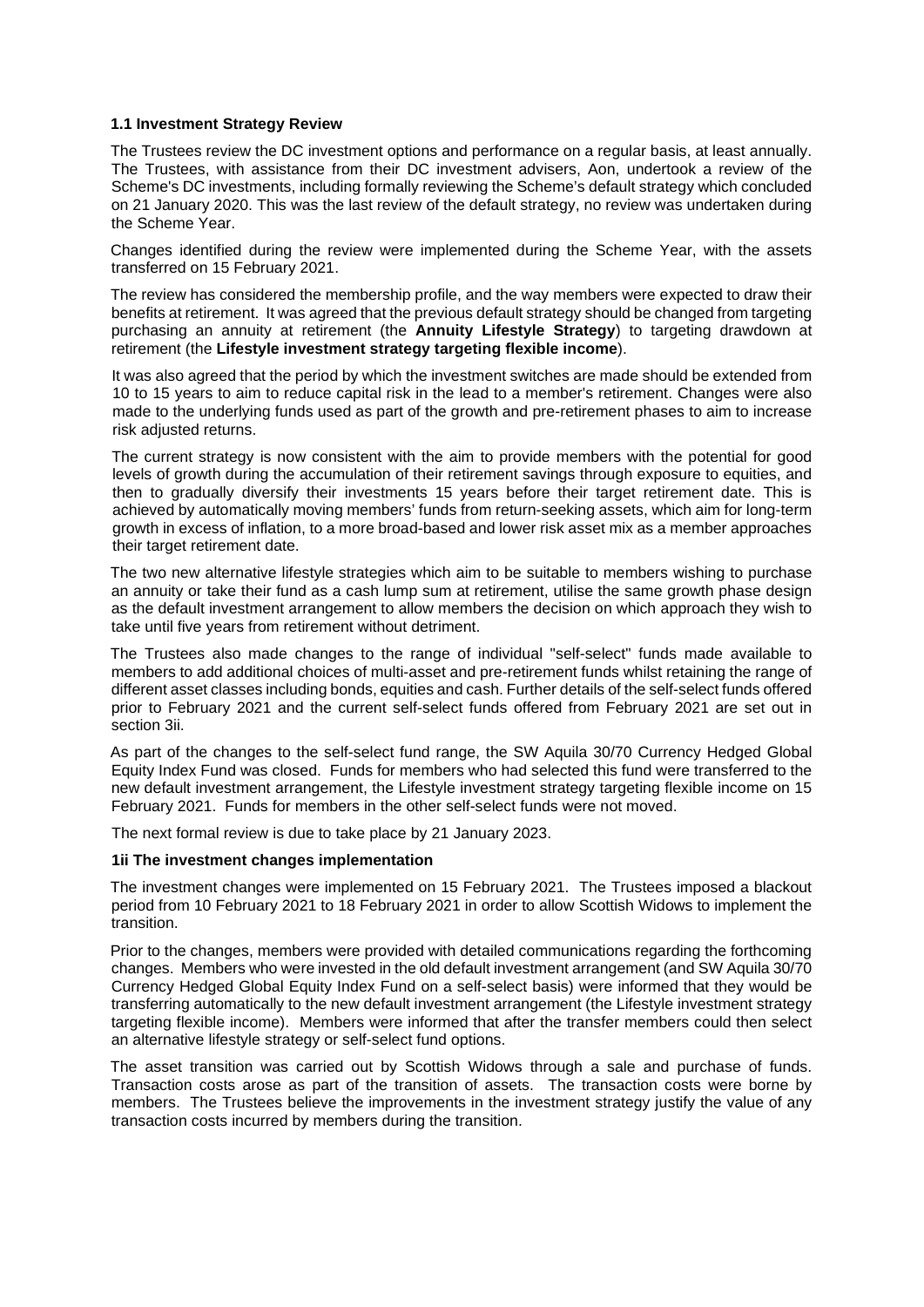## **1iii Performance Monitoring**

The Trustees monitor the performance of the investment funds on a regular basis in order to assess whether the funds are performing in line with the investment objectives of the Scheme and relevant benchmarks. Quarterly investment updates are received and reviewed by the Trustees. Performance is reviewed against target benchmarks that have been agreed with the investment managers.

## **2. Processing of Core Financial Transactions**

**The Trustees have a specific duty to ensure that core financial transactions relating to the DC Section are processed promptly and accurately. Core Financial Transactions include the investment of contributions, transfer of member assets into and out of the Scheme, transfers between different investments within the Scheme and payments to and in respect of members/beneficiaries. Electronic means of processing are used wherever possible avoiding the need for manual intervention and, in turn, significantly reducing the risk of error.** 

Scottish Widows carries out the administration of the DC section of the Scheme, including processing core financial transactions on the Trustees' behalf. It does so under the terms of an Administration Services Agreement (the **ASA**) which contains agreed performance objectives for the provision of administration and support services.

The ASA covers, amongst other matters, the processing of core financial transactions such as transfer of member assets, benefit statements and payments, cashflows and investment of contributions. As Scheme administrator, Scottish Widows, has processes in place to ensure that the requirements of the ASA are met. These include monthly monitoring of cashflows and bank reconciliations and checking systems in respect of benefit calculations and bank transactions. Scottish Widows also monitor all Scheme bank accounts on a daily basis.

Contributions received from the sponsoring employer are logged on a central contributions schedule which is regularly shared with the administration team so that the receipt and timing of contributions can be monitored. Additionally, these contributions are recorded in a control account so that when a contribution breakdown is received contributions are invested in accordance with member instructions.

Relevant administration processes are subject to a checking process at Scottish Widows undertaking senior peer verification of transactions and a further secondary documented authorisation process which applies to transactions above a certain threshold.

Scottish Widows provide quarterly administration reports to the Trustees which include reports on the accuracy and timeliness of core financial transactions and details of service performance (for example, processing transactions and dealing with member enquiries) benchmarked against the agreed target delivery standards. Under the ASA, Scottish Widows aims to accurately complete all financial transactions within three working days from units being sold, with the exception of the investment of contributions, which is by the end of the following working day of receipt.

The Trustees review the administration reports and evaluate the performance of the administrator on a regular basis to ensure that members receive an effective administration service.

During the Scheme Year, the Trustees met regularly with Scottish Widows and are satisfied that their processes and controls are sufficiently robust to ensure that relevant financial transactions are dealt with promptly and accurately in line with agreed service levels, quality assurance policies and procedures and statutory requirements.

The Trustees have received a copy of Scottish Widows' AAF 01/06 report, which confirms that independent auditors, carried out a service audit on Scottish Widows' existence, design and operating effectiveness of the controls in place to 31 December 2020 and concluded that control procedures that were tested were operating with sufficient effectiveness.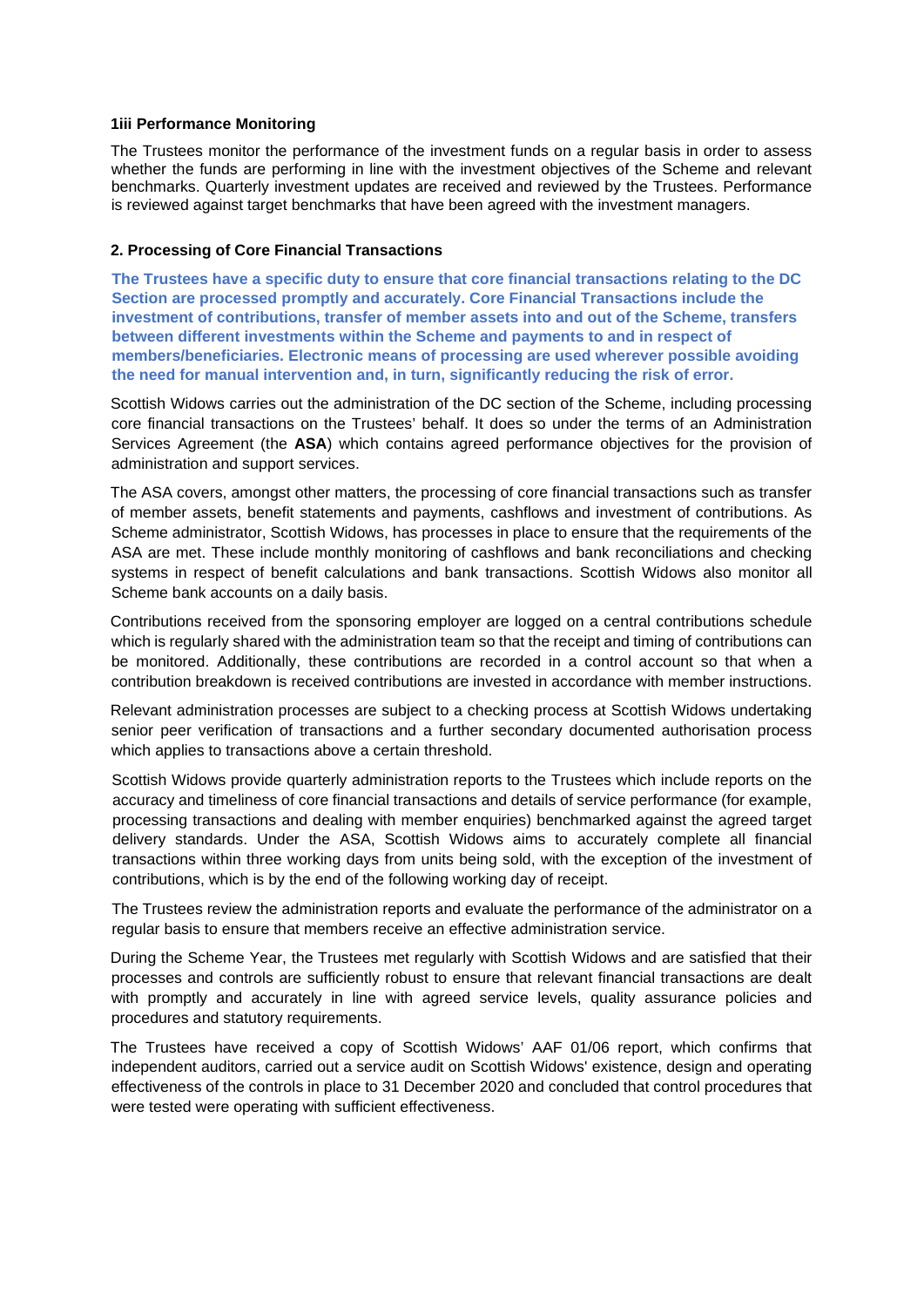The common and conditional data reports were run in April 2019 and September 2019, respectively. The results of the overall quality ratings of 98% common data accurately recorded and 96% of conditional data accurately recorded were presented to the Trustee and an action plan to improve the quality of the data was discussed and put in place. The common and conditional data reports are due to be run again no later than 2022.

In addition to the above, the Trustees Annual Report and Accounts which incorporate the Scheme's financial transactions are independently audited on an annual basis by the Scheme auditor, BHP LLP.

*The Trustees are pleased to report there were no administration service issues with respect to core financial transactions during the relevant period and they have been processed promptly and accurately. The administrator has operated in line with appropriate procedures, checks and controls and operated within the agreed service levels for the majority of cases. Where processing has been delayed, action has been taken to ensure members are not disadvantaged, with any necessary adjustments made to their policy value to avoid any member detriment.* 

## **3. Member Borne Charges and Transaction costs**

The Trustees monitor the level of charges and costs borne by members through the investment funds. The charges are described in Sections 3i and 3ii below. Section 3iii contains a number of illustrative examples of the cumulative effect over time of the charges on the value of a member's benefits. The Trustees can confirm that it has taken account of the statutory guidance produced by the Department for Work & Pensions when preparing this Section of the statement.

## **3i Explicit charges**

Explicit direct charges consist of costs such as the Annual Management Charge (the **AMC**) which is the annual fee charged by the investment manager for investing in a fund, as well as additional expenses. Together these comprise the Total Expense Ratio (the **TER**) and details are readily available to members. TERs are deducted as a percentage of members' funds.

The legislative charge cap for the default strategy is 0.75% per annum of assets under management.

Prior to 15 February 2021, the charges levied on members invested in the default strategy were within this cap, ranging from 0.384% p.a. to 0.400% p.a. depending upon members' term to retirement.

From 15 February 2021, the charges levied on members invested in the default strategy were also within this cap, and had reduced to a range from 0.372% p.a. to 0.402% p.a. depending upon members' term to retirement. For instance, the TER is 0.372% p.a. up to 15 years before retirement. At this point it falls gradually increases to a high of 0.402% p.a. 10 years before retirement, before falling again.

The tables below provide the TER for all the funds offered through the Scheme Year.

## **3ii Transaction costs**

Transaction costs are costs which are incurred within the day to day management of the assets by the fund manager. This covers things such as the cost of buying and selling securities within the fund. Transaction costs are incurred on an on-going basis and are implicit within the performance of the fund.

Any performance quoted for a fund will take account of transaction costs, which will vary from year to year, depending on trades in the fund. This can, on occasion, result in a negative cost (profit) as a result of the underlying trades. Where transaction costs have been calculated as a negative cost, these have been set to zero by the Trustees.

The table below shows a full breakdown of the TER and transaction costs applicable to the different funds over the Scheme Year. The transaction costs for all funds are the average costs over the 1-year period ending 5 April 2021 using the calculation method set by the relevant regulations.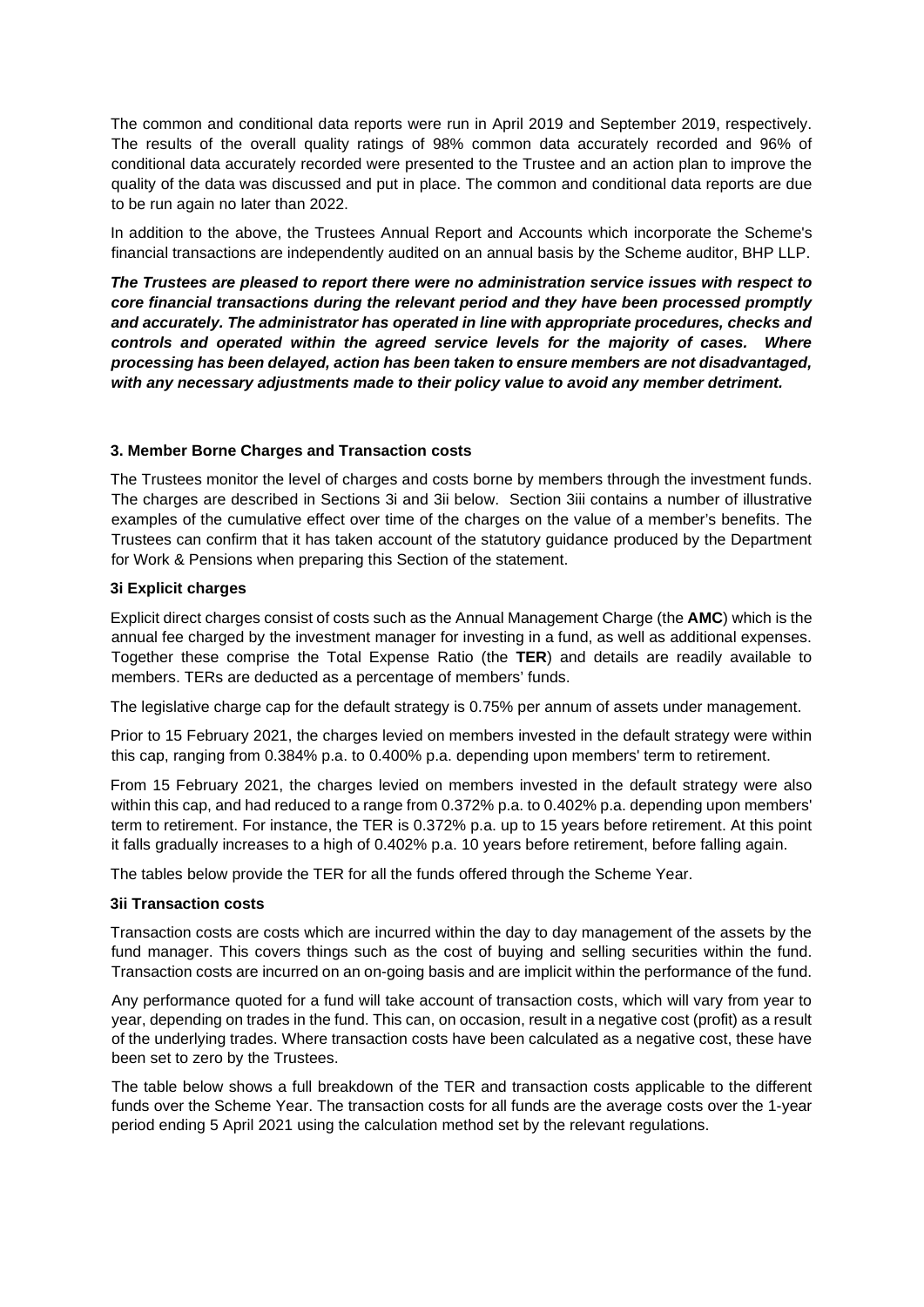# **Investment options prior to 15 February 2021**

| Lifestyle                             | <b>TER</b>     | <b>Transaction Costs</b>  | <b>Total Cost</b>         |  |
|---------------------------------------|----------------|---------------------------|---------------------------|--|
| <b>Strategy</b>                       | (% p.a.)       | $(% \mathbf{a})$ (% p.a.) | $(% \mathbf{a})$ (% p.a.) |  |
| Annuity Lifestyle (default<br>option) | 0.384 to 0.400 | $-0.036$ to 0.011         | 0.348 to 0.411            |  |

| <b>Self-Select funds</b>                                   | <b>TER</b> | <b>Transaction Costs</b><br>over the Scheme Year | Total costs over<br>the Scheme |  |
|------------------------------------------------------------|------------|--------------------------------------------------|--------------------------------|--|
|                                                            | (% p.a.)   | (%)                                              | Year $(\%)$                    |  |
| SW Aquila 30/70 Currency<br>Hedged Global Equity Index (1) | 0.393      | 0.000                                            | 0.393                          |  |
| SW Aquila Corporate Bond All<br>Stocks Index (1)           | 0.391      | 0.000                                            | 0.391                          |  |
| SW Aquila World ex UK<br><b>Equity Index</b>               | 0.385      | 0.000                                            | 0.385                          |  |
| <b>SW BlackRock Sterling</b><br>Liquidity $(1)$            | 0.400      | 0.011                                            | 0.411                          |  |
| SW Aquila Over 15 Years<br>UK Gilt Index (1)               | 0.384      | $-0.036$                                         | 0.348                          |  |
| SW Aquila Index Linked<br>Over 5 Year Gilt Index           | 0.394      | 0.000                                            | 0.394                          |  |
| SW Aquila UK Equity Index<br>.                             | 0.393      | 0.000                                            | 0.393                          |  |

*Source: Scottish Widows* 

(1)*These funds comprised the default option prior to 15 February 2021*

# **Investment options from 15 February 2021**

| <b>Lifestyle</b>              | <b>TER</b>         | <b>Transaction Costs</b> | <b>Total Cost</b>         |  |
|-------------------------------|--------------------|--------------------------|---------------------------|--|
| <b>Strategies</b>             | (% p.a.)           | (% p.a.)                 | $(% \mathbf{a})$ (% p.a.) |  |
| Lifestyle investment strategy |                    |                          |                           |  |
| targeting flexible income     |                    |                          |                           |  |
| (default option)              | $0.372$ to $0.402$ | 0.030 to 0.055           | $0.402$ to $0.454$        |  |
| Lifestyle investment strategy |                    |                          |                           |  |
| targeting guaranteed income   |                    |                          |                           |  |
| (annuity purchase)            | 0.372 to 0.401     | 0.030 to 0.055           | $0.402$ to $0.456$        |  |
|                               |                    |                          |                           |  |
| Lifestyle investment strategy |                    |                          |                           |  |
| targeting cash lump sum       | 0.372 to 0.399     | 0.030 to 0.054           | 0.402 to 0.453            |  |

| <b>Self-Select funds</b>                                 | <b>TER</b><br>(% p.a.) | <b>Transaction Costs</b><br>over the Scheme Year<br>(%) | Total costs over<br>the Scheme<br>Year $(\%)$ |  |
|----------------------------------------------------------|------------------------|---------------------------------------------------------|-----------------------------------------------|--|
| SW Aquila Corporate Bond All<br>Stocks Index (2) (3) (4) | 0.295                  | 0.000                                                   | 0.295                                         |  |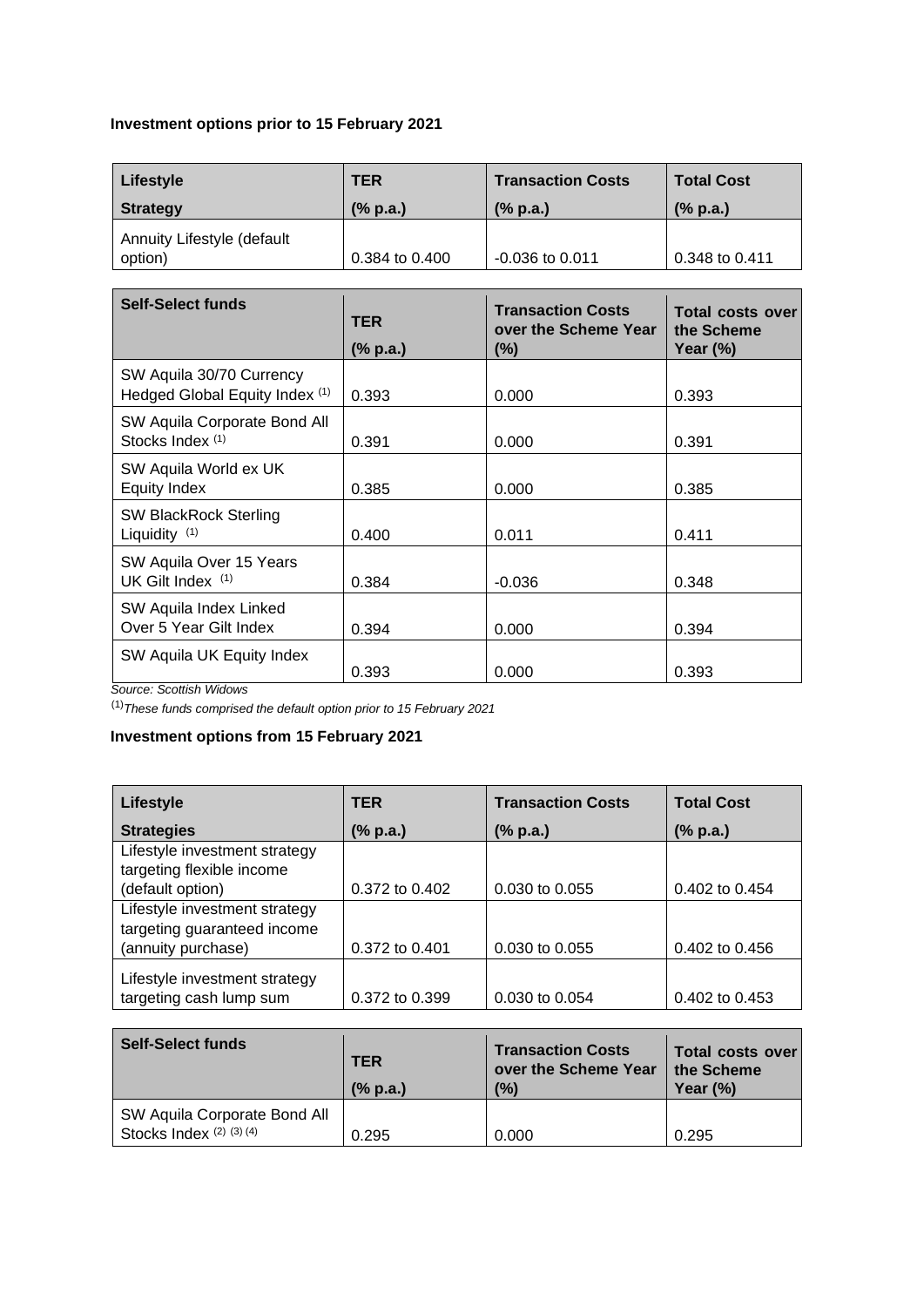| SW Aquila World ex UK<br><b>Equity Index</b>                        | 0.285 | 0.000    | 0.285 |
|---------------------------------------------------------------------|-------|----------|-------|
| <b>SW BlackRock Sterling</b><br>Liquidity $(3)$ $(4)$               | 0.300 | 0.011    | 0.311 |
| SW Aquila Over 15 Years<br>UK Gilt Index                            | 0.290 | $-0.036$ | 0.254 |
| SW Aquila Index Linked<br>Over 5 Year Gilt Index (2)(4)             | 0.300 | 0.000    | 0.300 |
| SW Aquila UK Equity Index                                           | 0.290 | 0.000    | 0.290 |
| SW BlackRock ACS World<br>Multifactor Equity Tracker (2) (3)<br>(4) | 0.360 | 0.033    | 0.393 |
| SW Aquila Emerging Markets<br>Equity Index (2) (3) (4)              | 0.480 | 0.000    | 0.480 |
| SW Aquila Market Advantage<br>$(2)$ $(3)$ $(4)$                     | 0.600 | 0.134    | 0.734 |
| SW Schroder Dynamic Multi<br>Asset (2) (3) (4)                      | 0.580 | 0.223    | 0.803 |
| SW L&G Pre Retirement <sup>(3)</sup>                                | 0.305 | 0.026    | 0.331 |

*Source: Scottish Widows* 

(2)*These funds comprised the default option post 15 February 2021*

(3)*These funds comprised the Lifestyle investment strategy targeting guaranteed income (annuity purchase) option post 15 February 2021*

(4)*These funds comprised the Lifestyle investment strategy targeting cash lump sum option post 15 February 2021*

#### **3iii Illustrations of costs and charges**

**From 6 April 2018 the Occupational Pension Schemes (Administration and Disclosure) (Amendment) Regulations 2018 introduced new requirements relating to the disclosure and publication of the level of charges and transaction costs by trustees and managers of a relevant scheme. These changes are intended to improve transparency on costs. As part of the changes, the Trustees are required to illustrate the cumulative effect over time of the application of transaction costs and charges on the value of a member's benefits.** 

Scottish Widows has produced four illustrations on behalf of the Trustees to demonstrate the effect of the costs and charges set out above for the investment funds and strategies available on five different combinations of terms to retirement, accumulated fund value, and both actively contributing and deferred members.

The majority of members invest in the default option, the Lifestyle investment strategy targeting flexible income which automatically transitions members' funds over the members' membership. The Trustees have shown this investment choice for the illustrations and has compared the impact of costs with a range of lower and higher cost self-select investment options.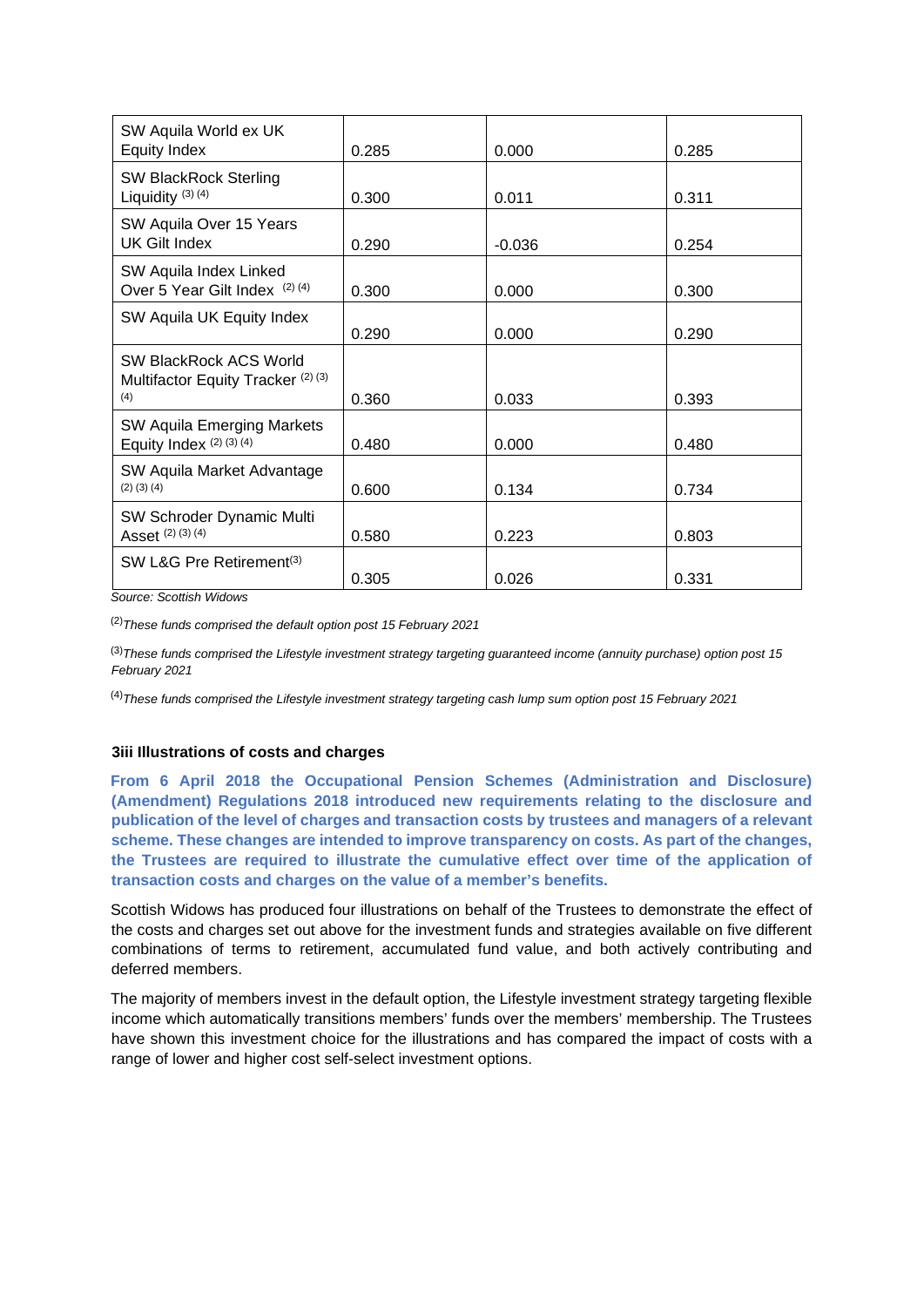## *Active Member invested in the default investment option*

The illustrative figures in the table below are based on the projected pension pot in today's money, using a starting fund of £26,000 and starting contributions of £325 per month.

| Years | Age Now 60               |                                          | Age Now 55        |                                               | Age Now 45               |                                               | Age Now 35               |                                              | Age Now 20               |                                               |
|-------|--------------------------|------------------------------------------|-------------------|-----------------------------------------------|--------------------------|-----------------------------------------------|--------------------------|----------------------------------------------|--------------------------|-----------------------------------------------|
|       | <b>Before</b><br>charges | After all<br>charges +<br>costs deducted | Before<br>charges | After all<br>$charges +$<br>costs<br>deducted | <b>Before</b><br>charges | After all<br>$charges +$<br>costs<br>deducted | <b>Before</b><br>charges | After<br>charges<br><u>costs</u><br>deducted | <b>Before</b><br>charges | After all<br>$charges +$<br>costs<br>deducted |
|       | 29,800                   | 29,700                                   | 30,000            | 29,800                                        | 30,300                   | 30,200                                        | 30,300                   | 30,200                                       | 30,300                   | 30,200                                        |
| 3     | 37,500                   | 37,100                                   | 38,000            | 37,500                                        | 39,400                   | 39,000                                        | 39,400                   | 39,000                                       | 39,400                   | 39,000                                        |
| 5     | 45,000                   | 44,300                                   | 45,900            | 45,100                                        | 48,800                   | 48,100                                        | 48,800                   | 48,100                                       | 48,800                   | 48,100                                        |
| 10    | $\blacksquare$           |                                          | 64,900            | 62,900                                        | 71,900                   | 69,700                                        | 74,100                   | 72,000                                       | 74,100                   | 72,000                                        |
| 15    | $\blacksquare$           | $\blacksquare$                           | $\blacksquare$    |                                               | 92,700                   | 88,700                                        | 102,000                  | 97,900                                       | 102,000                  | 97,900                                        |
| 20    |                          |                                          | $\blacksquare$    | $\blacksquare$                                | 111,000                  | 105,000                                       | 128,000                  | 121,000                                      | 132,000                  | 125,000                                       |
| 25    | $\blacksquare$           |                                          | ۰                 | $\blacksquare$                                |                          | $\blacksquare$                                | 150,000                  | 140,000                                      | 166,000                  | 156,000                                       |
| 30    | $\blacksquare$           | $\blacksquare$                           | $\blacksquare$    | $\blacksquare$                                | $\blacksquare$           | $\blacksquare$                                | 169,000                  | 156,000                                      | 204,000                  | 188,000                                       |
| 35    | -                        |                                          | $\blacksquare$    | $\blacksquare$                                |                          | $\blacksquare$                                | $\blacksquare$           | $\blacksquare$                               | 237,000                  | 216,000                                       |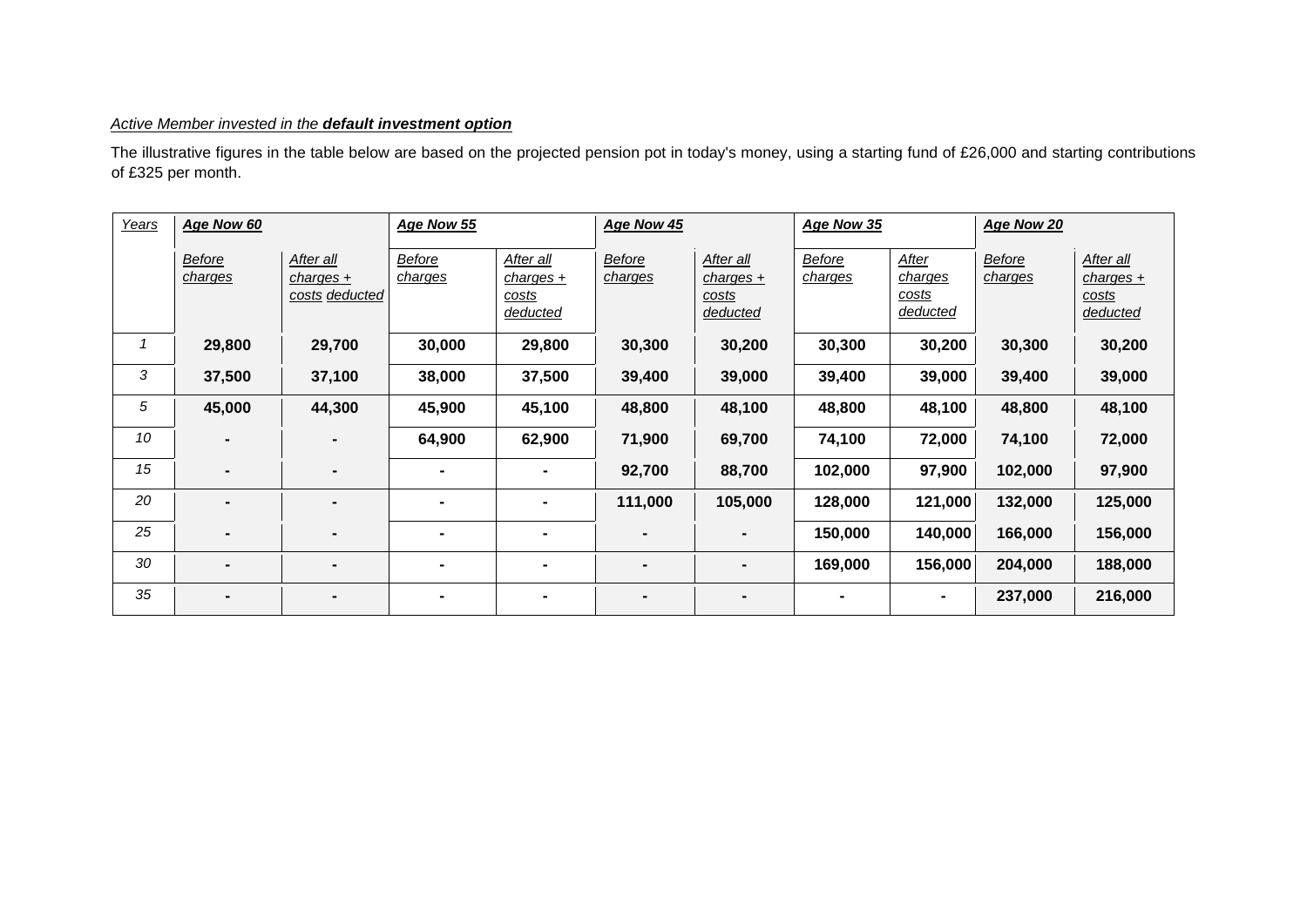## Active member invested in self-select option

As the projected fund values above are dependent on investment returns as well as the level of costs and charges, we have also included some comparison illustrations below. For comparison purposes, they were selected to reflect the range of projected returns and charges for the available funds.

Note that for the Default Lifestyle Strategy the development of the projected pension pot depends on the member's current age because the funds change as the member approaches retirement.

For non-lifestyle investments the projected pension pot does not depend on the starting age and develops as shown in the below table.

| Years |                          | SW Aquila Index<br>Linked Over 5 Year Gilt<br>Index |                          | SW Aquila World ex UK<br><b>Equity Index</b>  |                          | <b>SW BlackRock Sterling Liquidity</b> | SW Aquila Market<br>Advantage |                                             |
|-------|--------------------------|-----------------------------------------------------|--------------------------|-----------------------------------------------|--------------------------|----------------------------------------|-------------------------------|---------------------------------------------|
|       | <b>Before</b><br>charges | After all<br>$charges +$<br>costs<br>deducted       | <b>Before</b><br>charges | After all<br>charges $+$<br>costs<br>deducted | <b>Before</b><br>charges | After all charges +<br>costs deducted  | <b>Before</b><br>charges      | After all<br>charges<br>+ costs<br>deducted |
| 1     | 29,300                   | 29,200                                              | 30,300                   | 30,300                                        | 29,300                   | 29,200                                 | 29,600                        | 29,400                                      |
| 3     | 35,700                   | 35,400                                              | 39,400                   | 39,100                                        | 35,700                   | 35,400                                 | 36,700                        | 36,000                                      |
| 5     | 41,800                   | 41,400                                              | 48,800                   | 48,200                                        | 41,900                   | 41,300                                 | 43,700                        | 42,500                                      |
| 10    | 56,300                   | 55,200                                              | 73,900                   | 72,400                                        | 56,300                   | 55,000                                 | 60,800                        | 57,800                                      |
| 15    | 69,300                   | 67,600                                              | 101,000                  | 98,700                                        | 69,400                   | 67,300                                 | 77,100                        | 71,900                                      |
| 20    | 81,100                   | 78,600                                              | 132,000                  | 127,000                                       | 81,300                   | 78,200                                 | 92,800                        | 85,000                                      |
| 25    | 91,900                   | 88,500                                              | 165,000                  | 158,000                                       | 92,100                   | 87,900                                 | 107,000                       | 97,000                                      |
| 30    | 101,000                  | 97,300                                              | 202,000                  | 191,000                                       | 101,000                  | 96,600                                 | 122,000                       | 108,000                                     |
| 35    | 110,000                  | 105,000                                             | 243,000                  | 228,000                                       | 110,000                  | 104,000                                | 136,000                       | 118,000                                     |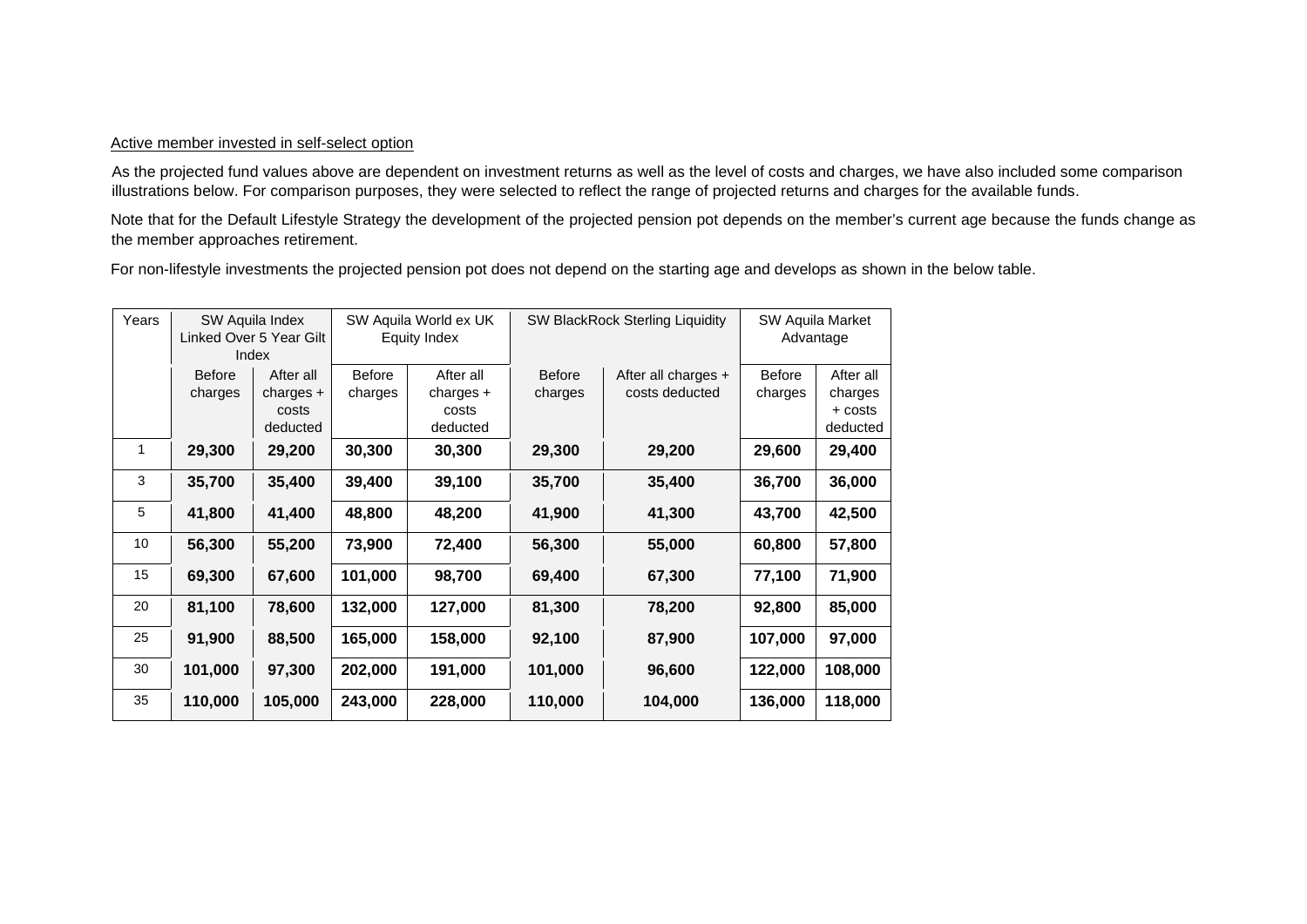## *Deferred Member invested in the default option*

The illustrative figures in the table below are based on the projected pension pot in today's money, using a starting fund of £26,000 and no ongoing contributions.

| Years |                          | Age Now 60                                    |                          | Age Now 55                                    |                          | Age Now 45                                    |                          | Age Now 35                                    |                          | Age Now 20                                    |
|-------|--------------------------|-----------------------------------------------|--------------------------|-----------------------------------------------|--------------------------|-----------------------------------------------|--------------------------|-----------------------------------------------|--------------------------|-----------------------------------------------|
|       | <b>Before</b><br>charges | After all<br>charges $+$<br>costs<br>deducted | <b>Before</b><br>charges | After all<br>$charges +$<br>costs<br>deducted | <b>Before</b><br>charges | After all<br>charges $+$<br>costs<br>deducted | <b>Before</b><br>charges | After all<br>$charges +$<br>costs<br>deducted | <b>Before</b><br>charges | After all<br>charges $+$<br>costs<br>deducted |
|       | 26,000                   | 25,900                                        | 26,100                   | 26,000                                        | 26,500                   | 26,400                                        | 26,500                   | 26,400                                        | 26,500                   | 26,400                                        |
| 3     | 26,000                   | 25,600                                        | 26,300                   | 26,000                                        | 27,500                   | 27,200                                        | 27,500                   | 27,200                                        | 27,500                   | 27,200                                        |
| 5     | 25,900                   | 25,300                                        | 26,500                   | 25,900                                        | 28,600                   | 28,100                                        | 28,600                   | 28,100                                        | 28,600                   | 28,100                                        |
| 10    |                          | $\blacksquare$                                | 26,400                   | 25,200                                        | 30,600                   | 29,300                                        | 31,600                   | 30,400                                        | 31,600                   | 30,400                                        |
| 15    | $\blacksquare$           | $\blacksquare$                                |                          | $\blacksquare$                                | 31,200                   | 29,200                                        | 34,900                   | 32,800                                        | 34,900                   | 32,800                                        |
| 20    |                          | $\blacksquare$                                |                          | $\blacksquare$                                | 31,100                   | 28,500                                        | 37,200                   | 34,300                                        | 38,500                   | 35,500                                        |
| 25    |                          |                                               |                          | $\blacksquare$                                |                          |                                               | 38,000                   | 34,200                                        | 42,500                   | 38,400                                        |
| 30    |                          | $\blacksquare$                                | $\blacksquare$           | $\blacksquare$                                | $\blacksquare$           | $\blacksquare$                                | 37,800                   | 33,300                                        | 46,900                   | 41,500                                        |
| 35    | $\blacksquare$           | $\blacksquare$                                | $\blacksquare$           | $\blacksquare$                                | $\blacksquare$           | $\blacksquare$                                |                          | $\blacksquare$                                | 50,000                   | 43,400                                        |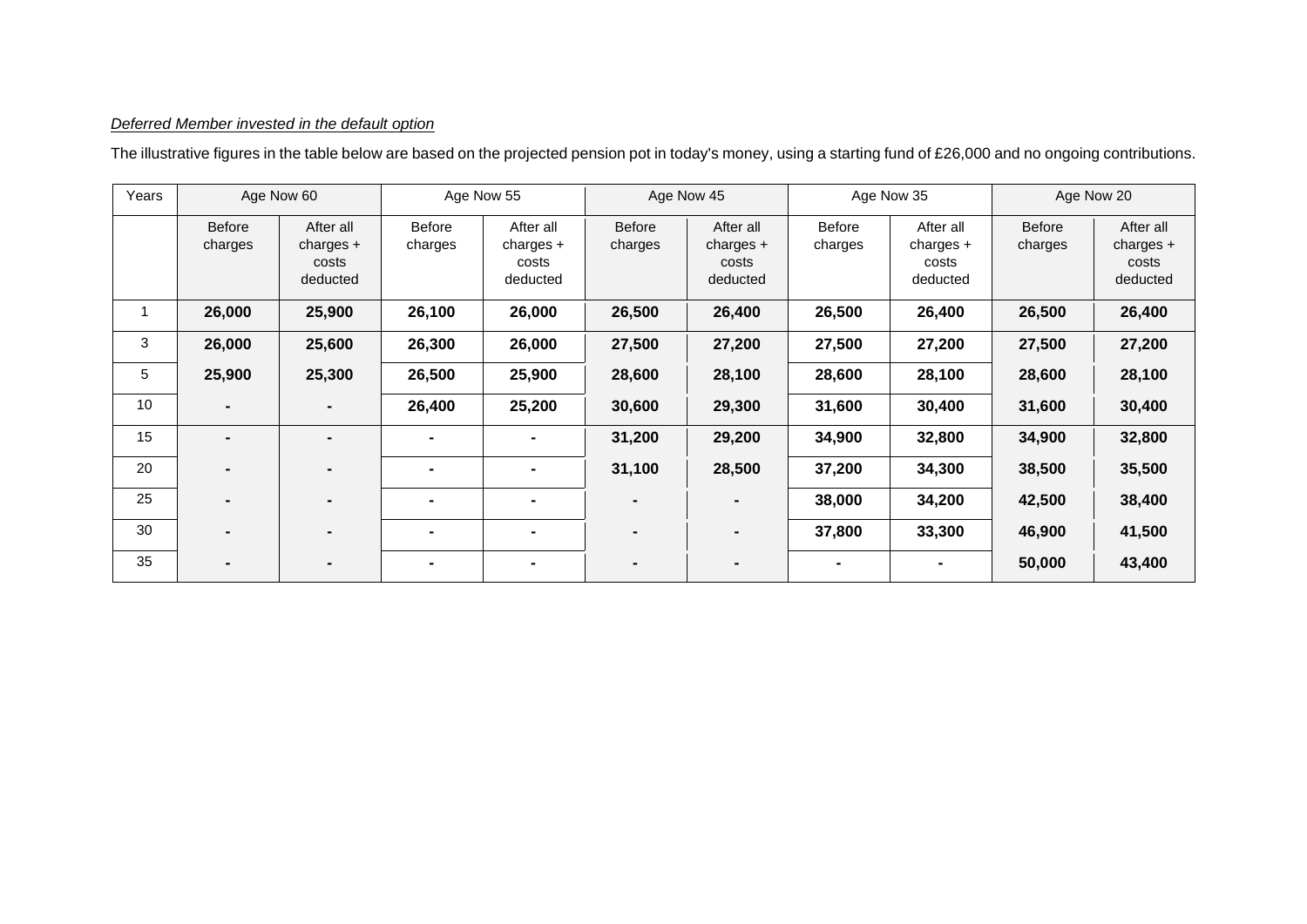## Deferred member invested in self-select option

As with the active member, the projected fund values above are dependent on investment returns as well as the level of costs and charges, we have also included some comparison illustrations below. For comparison purposes, they were selected to reflect the range of projected returns and charges for the available funds.

Note that for the Default Lifestyle Strategy the development of the projected pension pot depends on the member's current age because the funds change as the member approaches retirement.

For non-lifestyle investments the projected pension pot does not depend on the starting age and develops as shown in the below table.

| Years |                | SW Aquila Index Linked Over 5 Year<br>Gilt Index |                | SW Aquila Market Advantage<br>SW Aquila World ex UK Equity Index<br><b>SW BlackRock Sterling Liquidity</b> |                |                                       |                |                                       |
|-------|----------------|--------------------------------------------------|----------------|------------------------------------------------------------------------------------------------------------|----------------|---------------------------------------|----------------|---------------------------------------|
|       | Before charges | After all charges<br>+ costs deducted            | Before charges | After all charges<br>+ costs deducted                                                                      | Before charges | After all charges<br>+ costs deducted | Before charges | After all charges<br>+ costs deducted |
|       | 25,400         | 25,400                                           | 26,500         | 26,400                                                                                                     | 25,400         | 25,400                                | 25,700         | 25,500                                |
| 3     | 24,500         | 24,300                                           | 27,500         | 27,300                                                                                                     | 24,500         | 24,200                                | 25,300         | 24,700                                |
| 5     | 23,500         | 23,200                                           | 28,600         | 28,200                                                                                                     | 23,500         | 23,100                                | 24,900         | 24,000                                |
| 10    | 21,300         | 20,700                                           | 31,500         | 30,600                                                                                                     | 21,300         | 20,600                                | 23,800         | 22,200                                |
| 15    | 19,300         | 18,500                                           | 34,700         | 33,200                                                                                                     | 19,400         | 18,400                                | 22,900         | 20,500                                |
| 20    | 17,500         | 16,500                                           | 38,200         | 36,100                                                                                                     | 17,600         | 16,400                                | 21,900         | 18,900                                |
| 25    | 15,800         | 14,800                                           | 42,100         | 39,200                                                                                                     | 15,900         | 14,600                                | 21,000         | 17,500                                |
| 30    | 14,300         | 13,200                                           | 46,400         | 42,600                                                                                                     | 14,400         | 13,000                                | 20,100         | 16,200                                |
| 35    | 13,000         | 11,800                                           | 51,100         | 46,200                                                                                                     | 13,100         | 11,600                                | 19,300         | 14,900                                |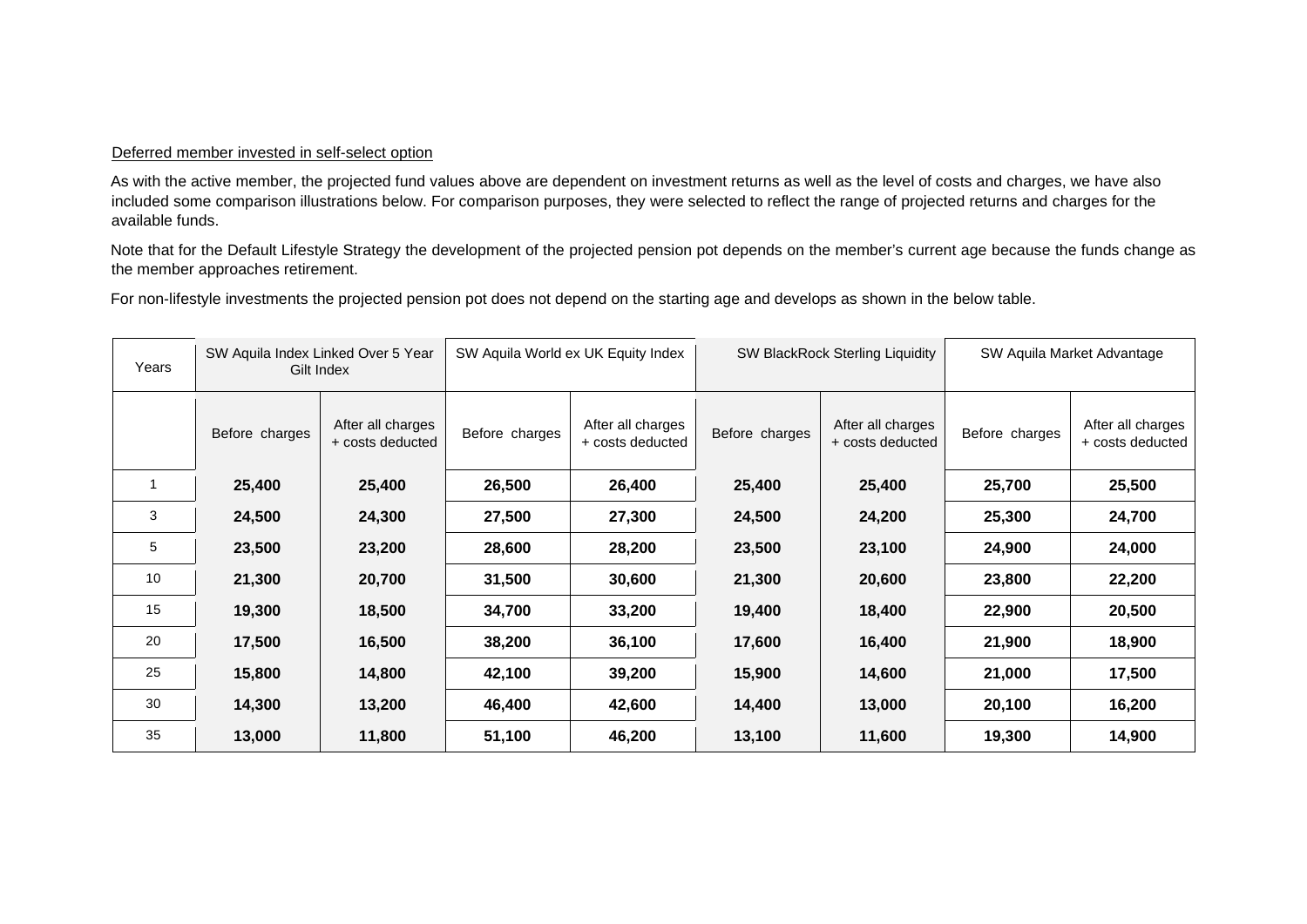*The following assumptions have been made for the purposes of the above illustrations:* 

## *Notes*

- *1. Projected pension pot values are shown in today's terms, and do not need to be reduced further for the effect of future inflation.*
- *2. Retirement is assumed to be at age 65*
- *3. The starting pot size is assumed to be £26,000.*
- *4. Inflation is assumed to be 2.5% each year.*
- *5. For contributing members gross contributions of £325 per month are assumed from the start of the projection to retirement and are assumed to increase in line with inflation at 2.5% per year.*
- *6. Values shown are estimates and are not guaranteed.*
- *7. The projected growth rates for each fund are:* 
	- *SW Aquila IL Over 5 Year Gilt Index: 2.0% below inflation*
	- *SW Aquila World ex UK Equity Index: 1.9% above inflation*
	- *SW BlackRock Sterling Liquidity: 2.0% below inflation*
	- *SW Aquila Market Advantage: 0.9% below inflation*

*8.* The projected growth rates for the default option are:

| <b>Years to Retirement</b> |       | Projected Growth Rate for active members (Average) | Projected Growth Rate for deferred members (Average) |                        |  |  |
|----------------------------|-------|----------------------------------------------------|------------------------------------------------------|------------------------|--|--|
|                            | 0.30% | <b>Below</b> inflation                             | 0.30%                                                | <b>Below</b> inflation |  |  |
| 3                          | 0.20% | <b>Below inflation</b>                             | 0.20%                                                | <b>Below inflation</b> |  |  |
| 5                          | 0.10% | <b>Below</b> inflation                             | 0.10%                                                | <b>Below inflation</b> |  |  |
| 10                         | 0.00% | Above Inflation                                    | 0.10%                                                | Above Inflation        |  |  |
| 15                         | 0.30% | Above Inflation                                    | $0.50\%$                                             | Above Inflation        |  |  |
| 20                         | 0.60% | Above Inflation                                    | 0.90%                                                | Above Inflation        |  |  |
| 25                         | 0.80% | Above Inflation                                    | 1.10%                                                | Above Inflation        |  |  |
| 30                         | 0.90% | Above Inflation                                    | 1.20%                                                | Above Inflation        |  |  |
| 35                         | 1.10% | Above Inflation                                    | 1.30%                                                | Above Inflation        |  |  |

*9. The charges assumed for each fund are the current charges as shown in section 3i and 3ii of this document.* 

*It should be noted that the values shown are estimates only for an illustrative member.*

It is important that when considering investments, the level of costs and charges and the expected return on assets (i.e. the risk profile of the strategy) should be considered together and not in isolation.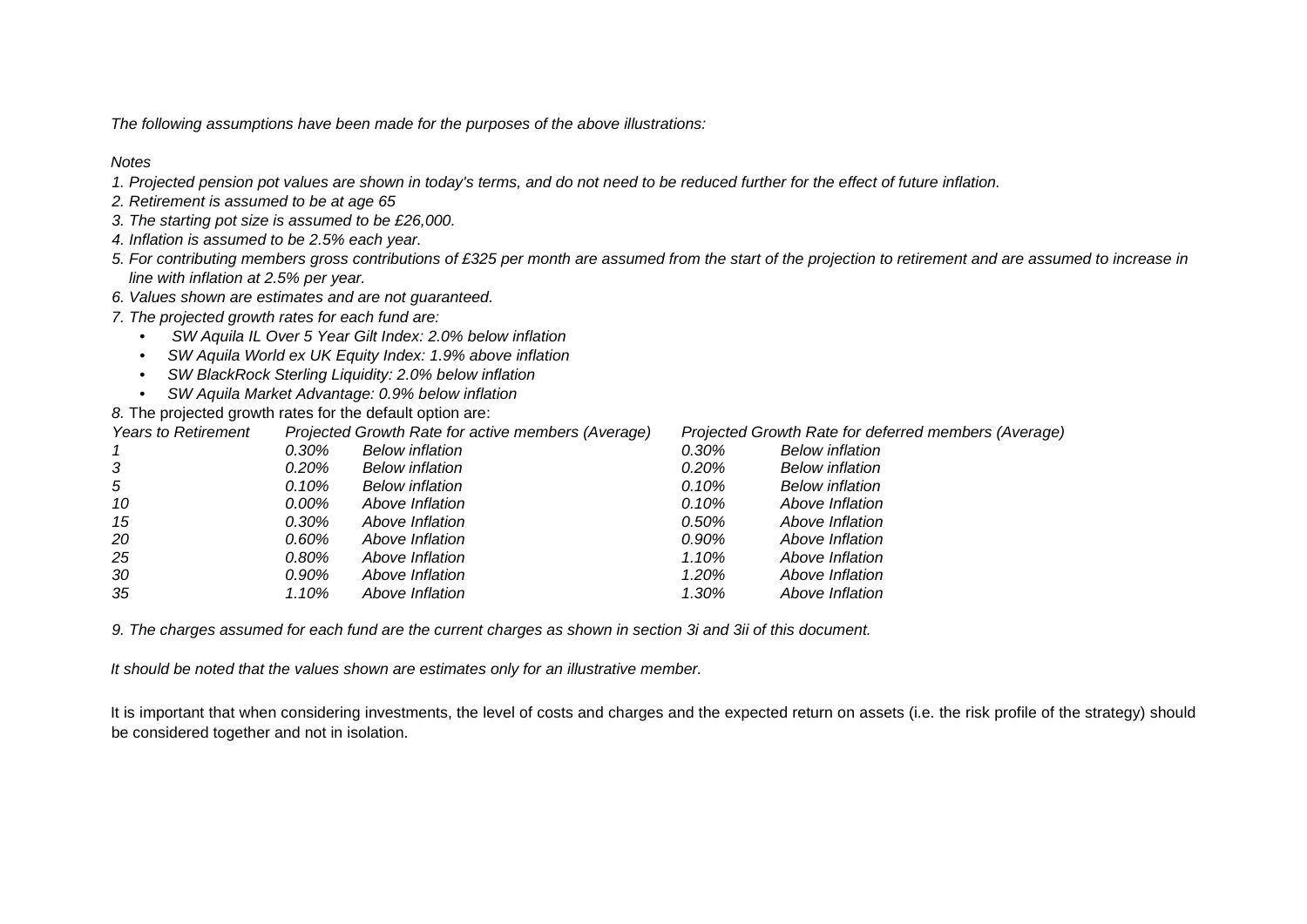## **4. Value for Members Assessment**

**The Trustees are required to assess the extent to which the charges and transaction costs, investment options and the benefits offered by the DC Section of the Scheme represent good value for members when compared to other options available in the market.** 

There is no legal definition of "good value" or the process of determining this for Scheme members. Therefore, the Trustees have developed their cost-benefit analysis framework in order to make an assessment as to whether our members receive good value from the Scheme relative to the costs and charges they pay.

The costs have been identified as TER, Transaction Costs and are set out in section 3 of this statement. The Trustees have considered the benefits of membership under the following categories: Scheme governance, investments, administration and member experience, member communications and Retirement support. Benchmarking relative to other pension arrangements or industry best practice guidelines is also undertaken.

In addition, charges to members were reduced during the Scheme Year as part of the investment changes implemented on 15 February 2021, which significantly impacts value.

The Trustees beliefs have formed the basis of the analyses of the benefits of membership. These are set out below along with the main highlights of their assessment.

## **Costs**

- Based on the profile of the Scheme's DC arrangements, we believe that the explicit charges are competitive when compared to current market rates on a like for like basis.
- The Trustees consider the costs and charges of the investment options to be appropriate for the size of the Scheme and comparable to charges levied by other providers.
- Charges in the DC Section were reduced following negotiations by the Trustees as part of the investment changes implemented on 15 February 2021.

## **Scheme governance**

- Scheme governance covers the time spent by the Trustees to ensure the Scheme is run in compliance with the law and regulation, including taking account of the interests of its members.
- The Trustees believe that good governance is key to the achievement of good member outcomes. The Trustees regularly review and update their governance processes and procedures to make sure that they meet industry best practice.
- The Scheme is governed by an experienced group of Trustee Directors including a professional, independent Chair.
- The Board regularly review information about the performance of Scheme investments and also about the administration and membership amongst other information. This helps determine an appropriate strategy to support DC members and make improvements.

## **Scheme Administration**

• The Trustees have appointed Scottish Widows to provide administration services to the Scheme and is satisfied that Scottish Widows has sufficient checks in place to monitor and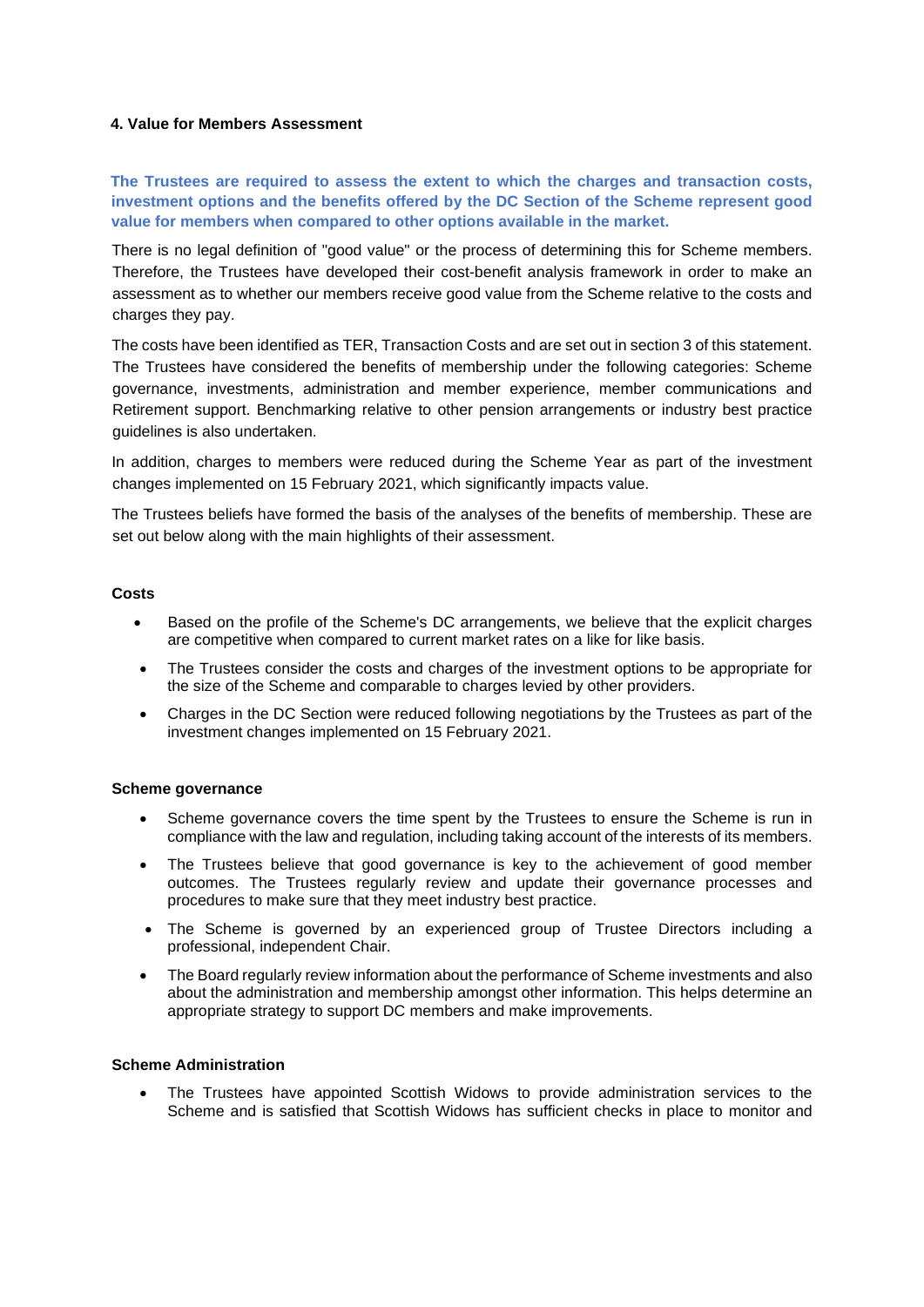report on the standard of the administration service and to ensure that when administrative errors do occur, members are not disadvantaged as a result.

- The Trustees regularly monitor the Scheme administration and over the period found that the necessary administration standards were being not being achieved, but actions were being taken to address performance and return to previous levels.
- Performance against SLA over the year was for 'Time Critical Processes' 89% and 'Manual Administration Processes' 86%. Scottish Widows has seen a reduced SLA performance in both Time Critical Processes and Manual Administration Processes throughout the period. Where any time critical processing has been delayed, action has been taken to ensure members are not disadvantaged, with any necessary adjustments made to their policy value to avoid any member detriment. Scottish Widows has confirmed that it has, and will continue to, recruited new colleagues into its business and therefore it expects an incremental SLA improvement on a month by month basis. Scottish Widows notes that in challenging macroeconomic circumstances it has provided specific additional training to its staff in order to help them support customers in vulnerable circumstances.
- The Trustees received no complaints during the Scheme year. The Trustee is satisfied that the SLAs in place are appropriate and is comfortable with the performance against SLAs over the year.

## **Investments**

- The Trustees have updated the investment options available to members during the Scheme Year, following advice from the Scheme's investment adviser, with the specific needs of members in mind.
- The Scheme provides members with a default lifestyle option targeting flexible withdrawal, two alternative lifestyle options targeting 1) cash lump sum and 2) guaranteed income (annuity purchase) and an expanded range of self-select fund options. The investment strategy and performance are regularly monitored and reviewed by the Trustees.

## **Scheme Communications**

- The Scheme provides members with regular, clear communications regarding the choices open to members, as well as annual benefit statements and 'at retirement' communications.
- Communications were updated to reflect the investment changes implemented during the Scheme Year, as part of a comprehensive suite of communications explaining the changes to members.
- Members can access help to support them in their decision making in the form of an investment guide.
- The Scheme offers a bespoke website holding electronic versions of the relevant member documentation, tools to help with pension planning and educational material relevant to the Scheme and pensions more generally.

*The Trustees' overall conclusion from the value for members assessment is that the costs and charges do represent good value for members. However, the performance of scheme administration should be closely monitored to ensure it returns pre-COVID-19 standards.*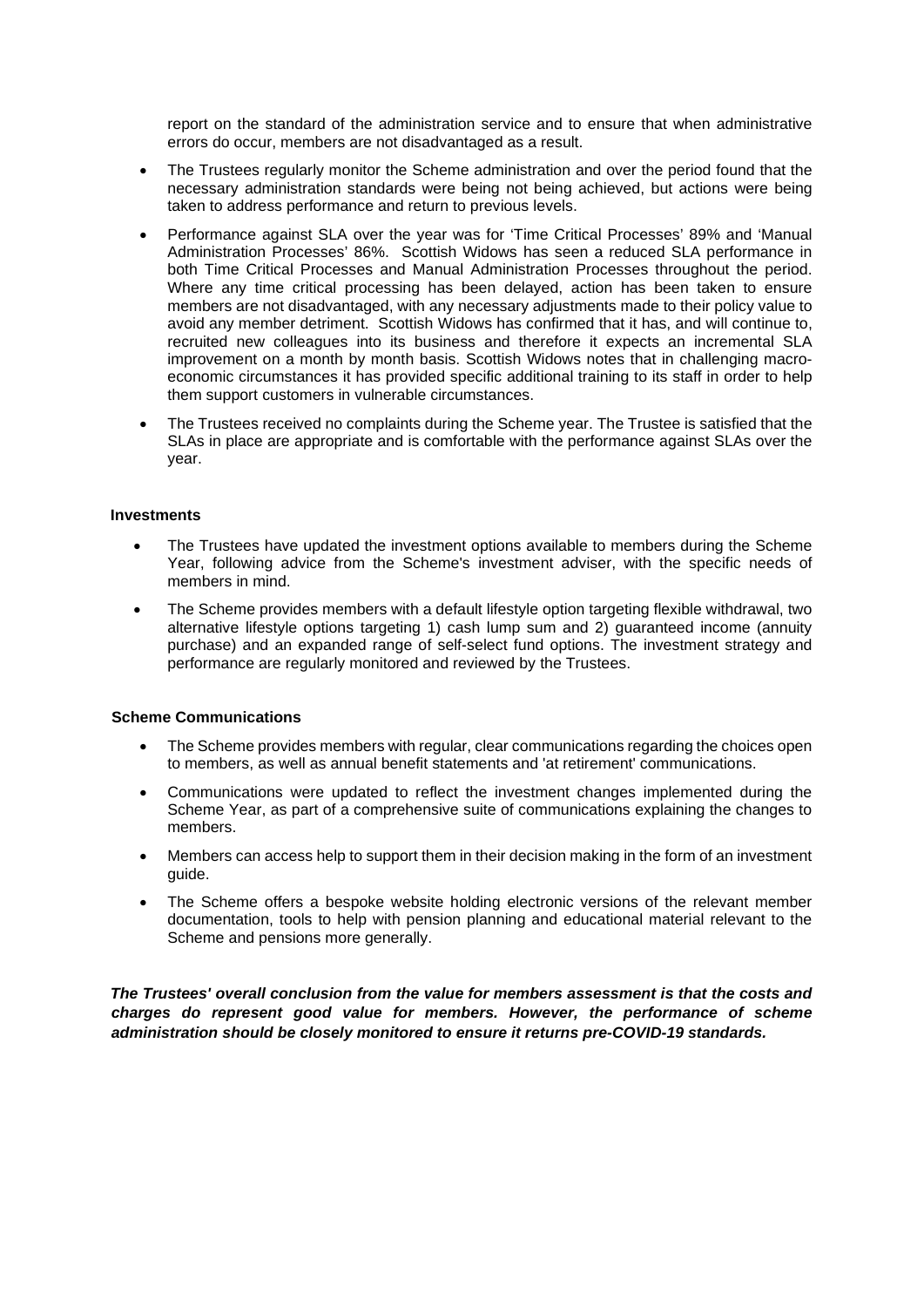## **5. Trustee Knowledge and Understanding**

**Sections 247 and 248 of the Pensions Act 2004 set out the requirement for trustees to have, or to have access to, appropriate knowledge and understanding of the law relating to pensions and trusts, the funding of occupational pension schemes, investment of Scheme assets and other matters to enable them to properly exercise their functions as trustees and to run a scheme effectively. This requirement is underpinned by guidance in the Pension Regulator's Code of Practice 7. The comments in this section relate to the Trustee dealing with the whole scheme and are not restricted to the DC Section.** 

The Trustees have met the Pension Regulator's Trustee Knowledge and Understanding requirements (as set out under Code of Practice No 7) during the Scheme year by:

- Holding quarterly trustee meetings with professional advisers who provide specialist advice and training sessions on relevant matters
- Developing an appropriate regime for governance of the Scheme based on current regulatory guidance

The existing Trustees have either completed or are working towards completing the Pension Regulator's Trustee Toolkit (which includes training on pension or trust law, or their knowledge of funding and investment principles) and new Trustees are also required to complete this. New Trustees are provided with a briefing pack for the Scheme and commit to completing the Pension Regulator's Trustee toolkit. The Scheme is managed by a Trustee board which had six Trustee Directors during the Scheme year. There were four Trustee Directors appointed by the Principal Employer including an Independent Trustee Chairman, and two member nominated Trustee Directors. During the Scheme year there were no changes to the Trustee Directors.

Keith Lewis is the representative of PTL Governance Ltd. Keith has significant DC pensions trustee experience in running both standalone DC trusts and hybrid trusts. Keith is subject to the CPD requirements of the actuarial profession and has undertaken regular training throughout the year. PTL Governance Ltd was appointed Chair on 6 April 2018. After the Scheme year end, Joanne Fairbairn replaced Keith Lewis as the representative of PTL Governance Ltd.

The Trustee board takes personal responsibility for keeping up-to-date with relevant developments, with current issues being tabled at the quarterly Trustee meetings and training undertaken on an ad-hoc basis by their advisers. Training received over the year included:

- **Cyber Security**
- Sustainable Investment
- Investment governance
- COVID-19 response
- What next for DC investing and why ESG matters
- DC trends: consolidation, compliance and ESG
- DC Investment in 2021
- Pension scams

Training logs are maintained for all Trustee Directors by the Trustee board. The Trustees review relevant Scheme documents upon becoming involved with the Scheme and will refer to these documents as necessary during each Scheme Year. They will also be involved in the updating of those documents, for example, liaising with legal advisers in relation to amending the Scheme rules.

• In addition to the skills held by the Trustees, the Trustees have engaged with appointed professional advisers regularly throughout the year to ensure that the Scheme is run, and the Trustees exercise their functions properly, including the following: